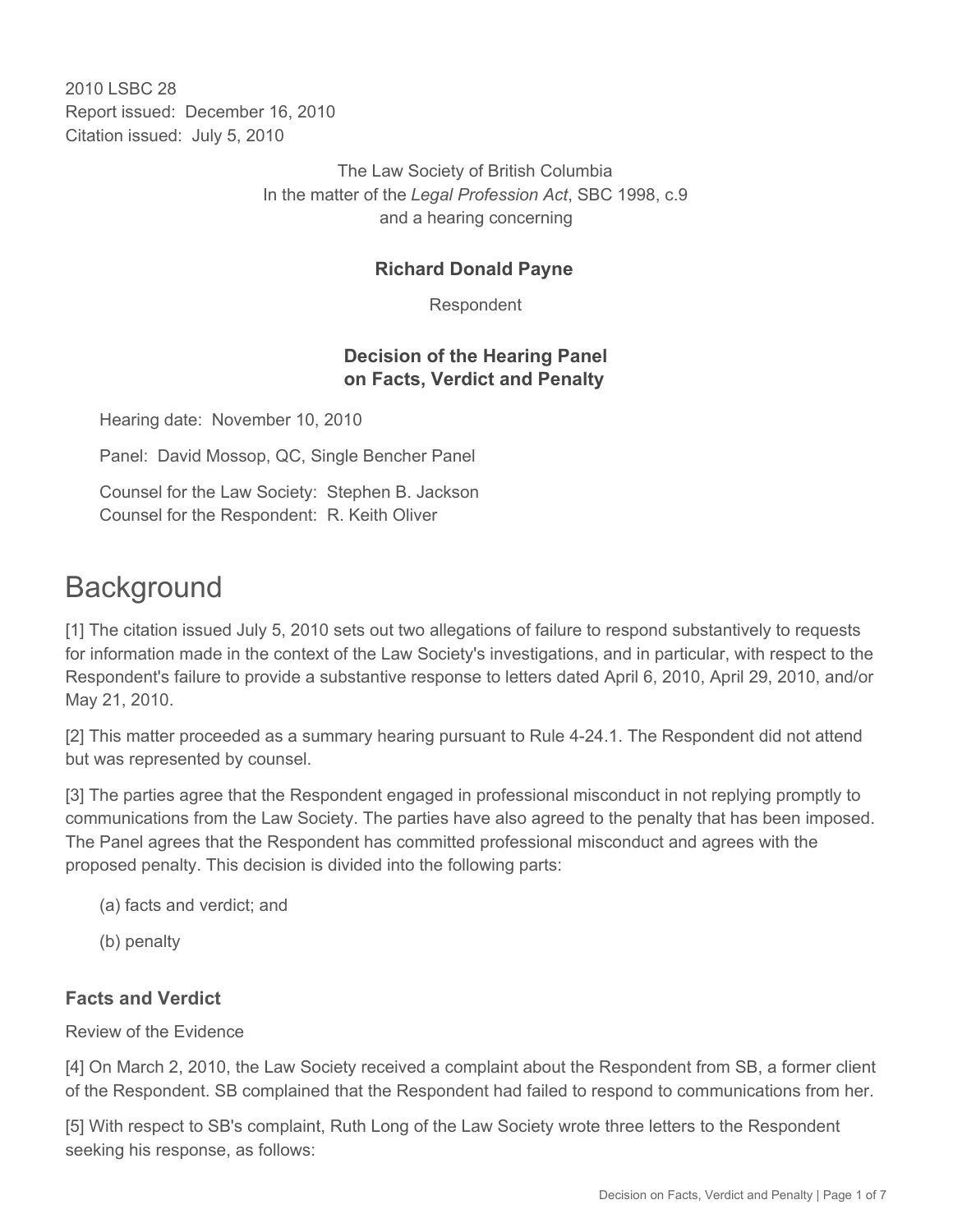a. April 6, 2010, sent by mail;

b. April 29, 2010, sent by mail and fax; and

c. May 21, 2010, sent by courier.

[6] Ms. Long contacted the Respondent by telephone on two occasions to discuss SB's complaint, as follows:

a. March 25, 2010; and

b. May 14, 2010.

[7] Despite these communications, no substantive response was received from the Respondent in respect of SB's complaint in a timely manner.

[8] The evidence of Ms. Long shows that the Respondent was aware of SB's complaint and that he received at least some of these letters:

a. Ruth Long spoke with the Respondent on March 25, 2010 about SB's complaint. The Respondent told Ms. Long that he would be writing to SB to advise her of the status of her matter and that he would provide Ms. Long with a copy of that letter. Ms. Long told the Respondent to expect her letter enclosing a copy of SB's complaint.

b. Ms. Long spoke with the Respondent on May 14, 2010 about SB's complaint, and in particular, about why the Respondent had not responded to her letters. Ms. Long told the Respondent that she would be sending a third letter and that she required a response to that letter within five days. Ms. Long told the Respondent that he could not simply ignore Law Society communication and that, if he required more time, he should call to arrange for an extension.

This evidence shows that the Respondent was aware that the Law Society required his written response to SB's complaint.

[9] On May 21, 2010, Ms. Long advised the Respondent by letter that his failure to respond to SB's complaint would be referred to the Discipline Committee if his response was not received by May 26, 2010.

[10] The Law Society has now received a substantive response from the Respondent in respect of SB's complaint. This response was received August 20 or 23, 2010, after the citation was issued and shortly before the citation was originally scheduled to be heard on September 1, 2010. That hearing date was adjourned at the request of the Respondent.

[11] The response was deemed adequate by the Law Society (other than the issue of timeliness) for the purposes of the Law Society investigation of SB's complaint.

[12] The evidence shows an unacceptable and unwarranted persistent failure to respond to communications from the Law Society that required a response.

## **Adverse Determination Pursuant to s. 38 (4) and Test for Professional Misconduct**

[13] It is well established in the case law that a failure to respond to communications from the Law Society is professional misconduct. The Respondent agrees with this statement.

[14] "Professional misconduct" is not a defined term in the *Legal Profession Act*, the Law Society Rules or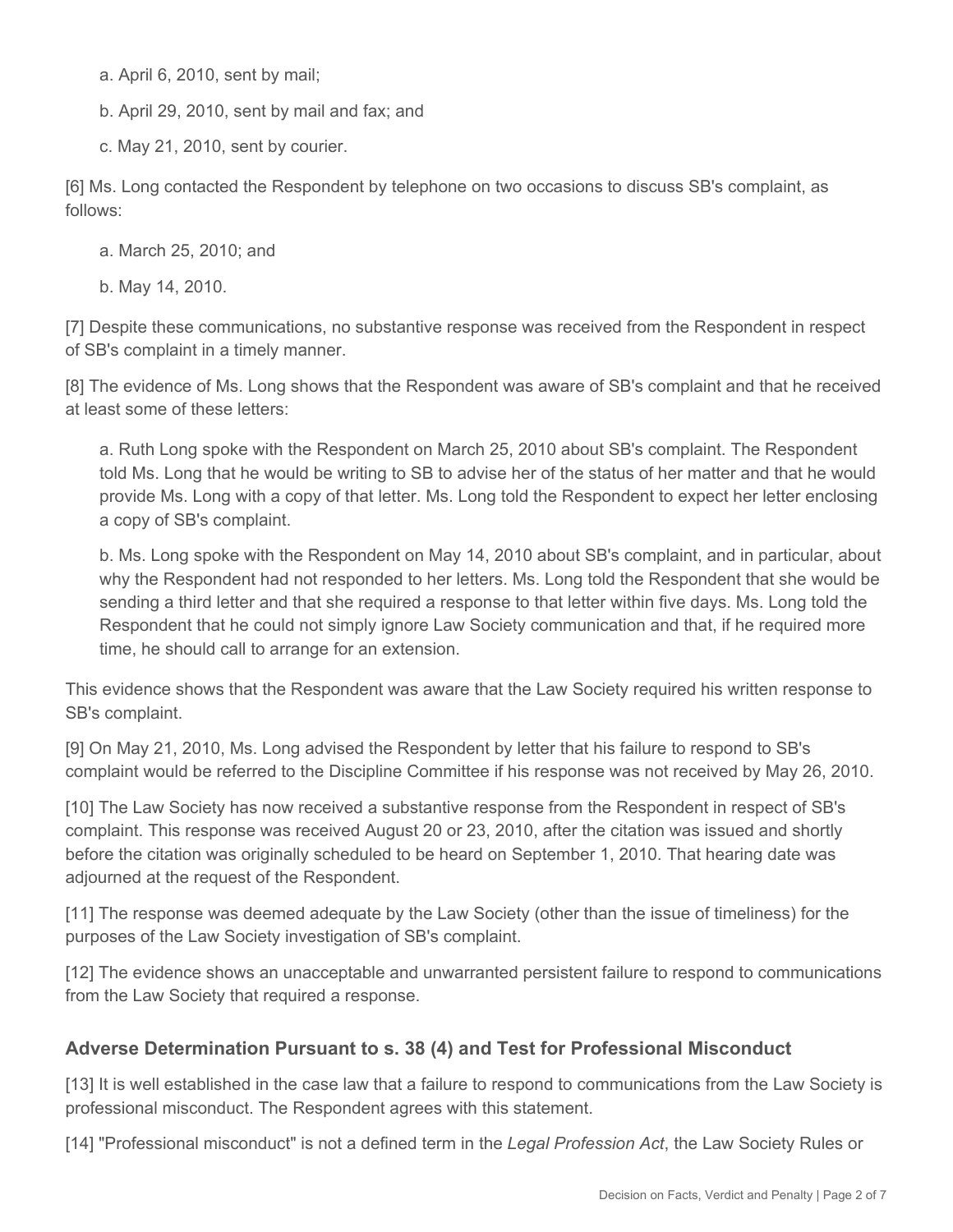*Professional Conduct Handbook,* but has been the subject of consideration by hearing panels in several cases, including *Law Society of BC v. Martin*, 2005 LSBC 16. The hearing panel in *Martin* considered the question of what constitutes professional misconduct and concluded that the test is "whether the facts as made out disclose a marked departure from that conduct the Law Society expects of its members; if so, it is professional misconduct.": *Martin, supra,* at 15 (para. 171). In *Martin*, the panel also observed at paragraph 154 that

The real question to be determined is essentially whether the Respondent's behaviour displays culpability which is grounded in a fundamental degree of fault, that is, whether it displays gross culpable neglect of his duties as a lawyer**.**

[15] In the recent review decision of *Re: Lawyer 10*, 2010 LSBC 2, the review panel further articulated the applicable test for professional misconduct established in *Martin* by stating, at paragraphs 31 to 33, that:

The formulation of the marked departure test developed in *Hops* and *Martin* is complete only if one adds the factor that the conduct must be culpable or blameworthy. Both decisions make findings that the conduct in question was a marked departure from the norm and that the member was culpable. To put it more precisely, it may not be professional misconduct if one's conduct falls below the norm in a marked way if that occurs because of: a) events beyond one's control; or b) an innocent mistake.

A respondent must be culpable in order to have committed professional misconduct. The conduct must not only be a marked departure from the norm, but must also be blameworthy.

In order to determine whether the Applicant's conduct is both a marked departure from the norm and blameworthy, one needs to consider precisely what it is that he did wrong.

#### **Failure to Respond**

[16] The *Professional Conduct Handbook*, Chapter 13, Rule 3 places an obligation on a lawyer to reply promptly to any communication from the Law Society.

[17] While the *Handbook* is a guide and not every breach will necessarily amount to professional misconduct, with respect to a failure to respond to the Law Society:

... it is the decision of the Benchers that unexplained persistent failure to respond to Law Society communications will always be *prima facie* evidence of professional misconduct which throws upon the respondent member a persuasive burden to excuse his or her conduct.

This principle was set out in *Law Society of BC v. Dobbin*, [1999] LSBC 27 (at para. 25) and has been followed since, including in *Law Society BC v. Cunningham* 2007 LSBC 17 (para. 6) and *Law Society of BC v. Tak* 2009 LSBC 25 (para. 25).

[18] The Respondent concedes that his conduct in this case meets the "unexplained persistent failure to respond" standard established in the *Dobbin* case.

[19] In *Dobbin* (supra), the majority of the Benchers on a review held (at paras. 20 and 25:

... If the Law Society cannot count on *prompt, candid, and complete replies* by members to its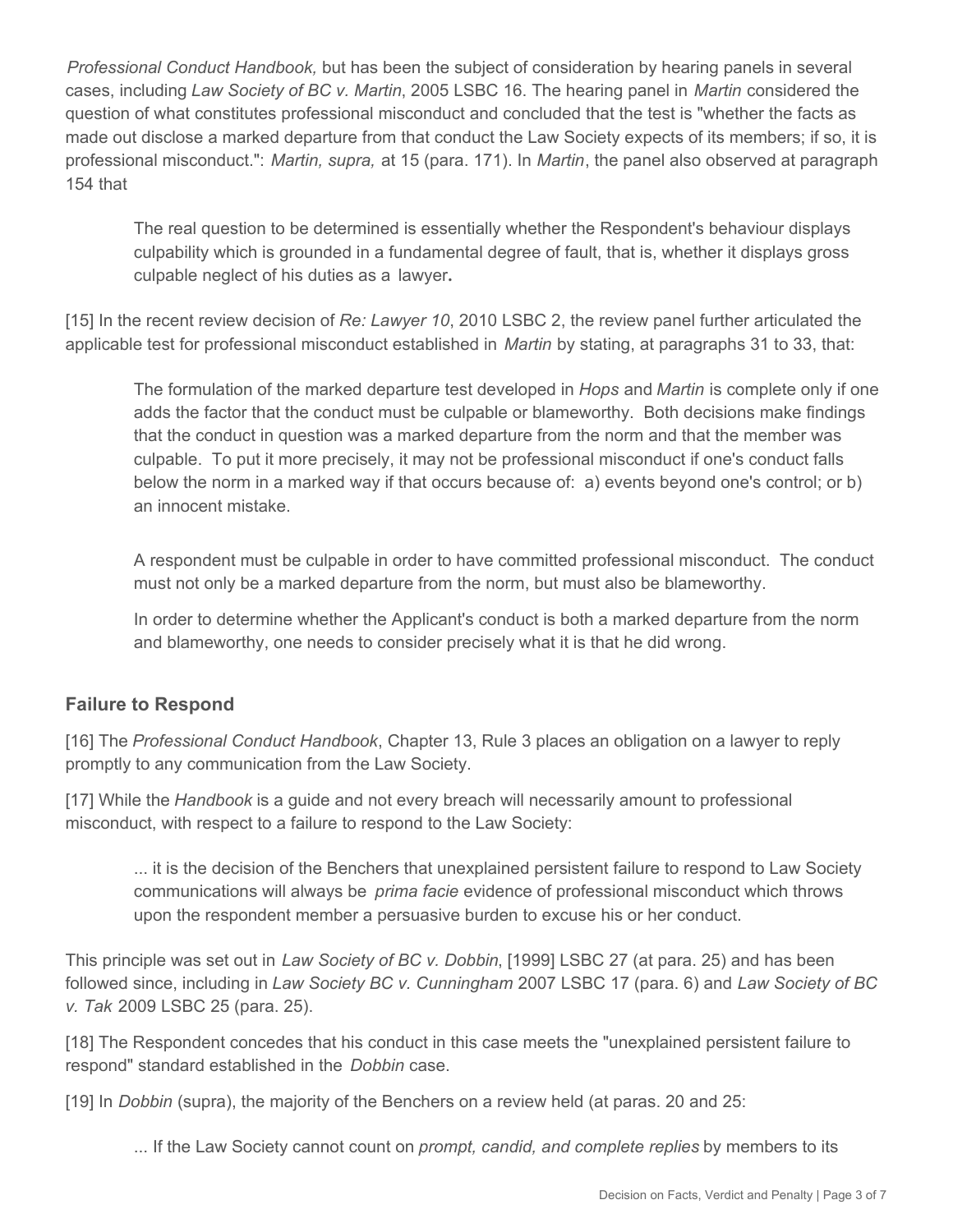communications it will be unable to uphold and protect the public interest, which is the Law Society's paramount duty. The duty to reply to communications from the Law Society is at the heart of the Law Society's regulation of the practice of law and it is essential to the Law Society's mandate to uphold and protect the interests of its members. If members could ignore communications from the Law Society, the profession would not be governed but would be in a state of anarchy.

... There is no doubt whatever that a persistent, intransigent failure to respond to Law Society communications brings the legal profession into disrepute.

[emphasis added]

[20] In *Law Society of BC v. Cunningham* (supra), the respondent gave evidence that she knew she was required to respond to the Law Society, but was immobilized from doing so with respect to this particular complaint. The hearing panel accepted the Law Society's position that, to avoid a finding of professional misconduct, the respondent "must show an illness such as to incapacitate her to the extent of making her unable to answer correspondence." (para. 18) It held that, on the evidence, there was no incapacity sufficient to form a defence to the citation. The panel concluded that the respondent's conduct was professional misconduct (at paras. 20 - 21).

## **Penalty**

[21] The primary purpose of disciplinary proceedings is the fulfillment of the Law Society's mandate, as set out in Section 3 of the *Legal Profession Act*, to uphold and protect the public interest in the administration of justice: *Law Society of BC v. Tak*, 2010 LSBC 13 (para. 8).

[22] In *Lawyers and Ethics: Professional Regulation and Discipline*, McKenzie comments upon the purposes of disciplinary proceedings at page 26-1 (quoted in *Tak*, at para. 8):

The purpose of the law society discipline proceedings are not to punish offenders and exact retribution, but rather protect the public, maintain high professional standards, and preserve the public confidence in the legal profession.

[23] The factors to be considered in assessing the penalty are set out in *Law Society of BC v. Ogilvie*, [1999] LSBC 17 (para. 10), as follows:

- (a) the nature and gravity of the conduct proven;
- (b) the age and experience of the respondent;
- (c) the previous character of the respondent, including details of prior discipline;
- (d) the impact upon the victim;
- (e) the advantage gained, or to be gained, by the respondent;

(f) the number of times the offending conduct occurred;

(g) whether the respondent has acknowledged the misconduct and taken steps to disclose and redress the wrong and the presence or absence of other mitigating circumstances;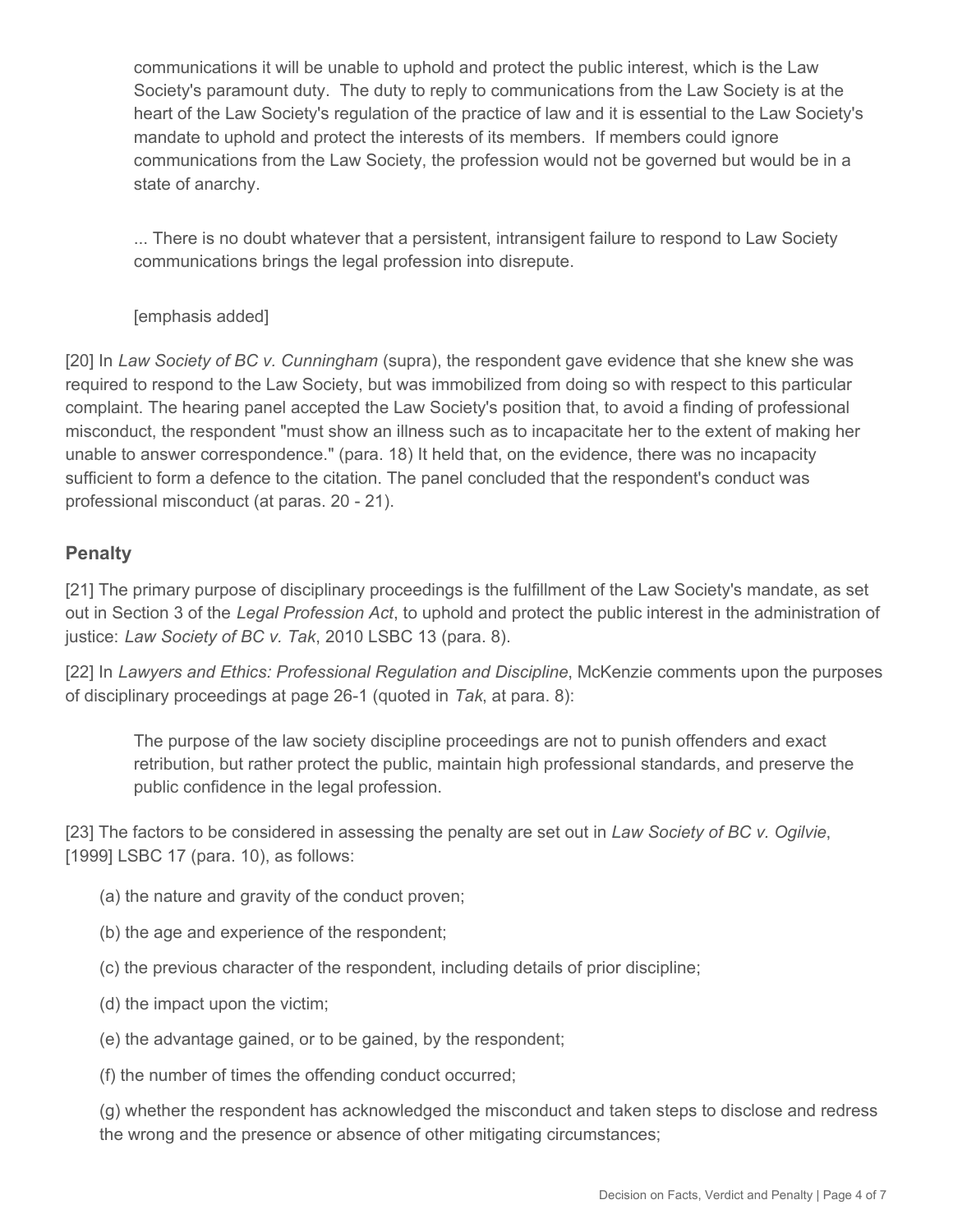(h) the possibility of remediating or rehabilitating the respondent;

(i) the impact upon the respondent of criminal or other sanctions or penalties;

- (j) the impact of the proposed penalty on the respondent;
- (k) the need for specific and general deterrence;
- (l) the need to ensure the public's confidence in the integrity of the profession; and
- (m) the range of penalties imposed in similar cases.

[24] The Law Society submitted that, in this case, the most important factors were the need for specific and general deterrence and the need to ensure the public's confidence in the integrity of the profession.

[25] A failure to respond to the Law Society is conduct that hearing panels have consistently regarded as a serious failure. In *Dobbin* (supra) the panel commented (para. 20):

The duty to reply to communications from the Law Society is at the heart of the Law Society's regulation of the practice of law and it is essential to the Law Society's mandate to uphold and protect the interests of its members.

Its importance is such that a failure to respond may be considered evidence of ungovernability: *Law Society of BC v. Hall*, 2007 LSBC 26 (para. 27).

[26] Similarly, in *Law Society of BC v. Hall*, 2003 LSBC 11, the panel commented, at para. 2, that:

... it is essential for lawyers to respond to Law Society communications. Otherwise the Society cannot effectively discharge its responsibility of protecting the public interest in the administration of justice. It is simple: lawyers neither have the freedom not to respond nor the freedom to respond according to a schedule that suits them. They certainly cannot put their heads in the sand, as the Respondent said he did.

#### **Factors Related to the Respondent**

[27] The Respondent was called to the bar on May 11, 1982. The Respondent has a short Professional Conduct Record ("PCR") that includes one prior citation for failure to respond to the Law Society in 1995.

[28] The Respondent's prior citation for failure to respond to the Law Society is an aggravating factor. This is mitigated by the fact that the conduct that led to the issuance of a citation occurred in 1995 and the Respondent's disciplinary admission in respect of the citation was accepted in 1997. The Respondent's PCR is a relevant factor in determining disciplinary action.

[29] A further aggravating factor is that the Respondent did not provide a substantive response to Ruth Long's initial letters sent April 6, 2010 until August 20 or 23, 2010. The failure to respond in a timely manner and the length of the period for which the response was outstanding are both factors that may be considered in assessing penalty, as they were in *Law Society of BC v. Racette*, 2006 LSBC 29 (paras. 3 and 10), and *Law Society of BC v. Tak*, 2009 LSBC 25 (para. 35).

[30] However, there are some circumstances that can be viewed as mitigating. The Respondent has agreed that there is professional misconduct in this case, and has agreed to the penalty that is being suggested to the Panel. This has reduced the amount of time required to prepare and conduct the hearing. The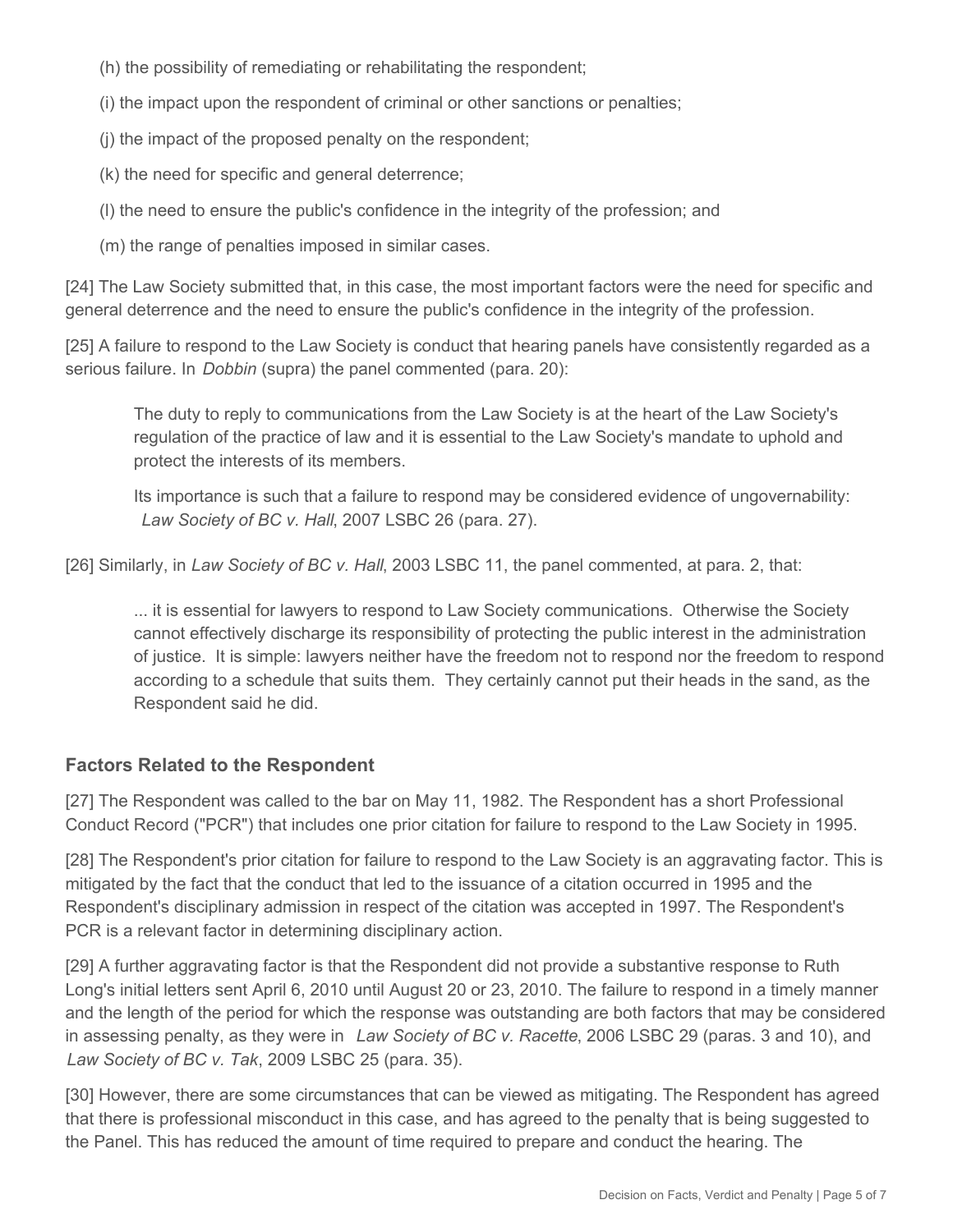Respondent has also provided (although not in a timely manner) a substantive response to the original complaint by SB. The Law Society has deemed this response satisfactory for its investigation process.

[31] Counsel for the Respondent made submissions regarding the reasons for the failure to respond relating to the unfortunate death of his father. These circumstances are considered by the Panel as a mitigating factor. The Law Society noted that, in his prior citation for failure to respond in 1995, the death of his mother was offered by the Respondent as a mitigating factor.

## **Range of Penalties in Similar Cases**

[32] The sanction for failure to respond ranges from a reprimand, through a small fine, to a suspension. Recent cases suggest that a small fine is the appropriate action in respect of a first citation for failure to respond. A fine of \$1,500 to \$2,000 was imposed in respect of a first failure to respond in: *Law Society of BC v. Braker*, 2006 LSBC 7, *Law Society of BC v. Cunningham*, 2007 LSBC 47, *Law Society of BC v. Currie*, 2008 LSBC 21, and *Law Society of BC v. Tak*, 2009 LSBC 25.

[33] In *Law Society of BC v. Tak,* 2009 LSBC 25, the panel commented (para. 31):

There are numerous cases dealing with failing to respond to the Law Society. At the bottom end of the spectrum there are three cases in which a reprimand was issued. At the other end of the spectrum there are four cases in which suspensions ranging from one week to 45 days have been imposed. The more serious cases involving suspension had aggravating factors not applicable to this case.

[34] In the five cases considered by the panel in which fines were imposed, the fines ranged from \$1,000 to \$3,000.

[35] In *Racette* (supra), a reprimand was imposed, but the panel commented (para. 10):

If the Respondent were still practising, a suspension would be appropriate given the length of time that passed without a response. However, since the Respondent has been out of the practice since September 16, 2003, no suspension is required.

[36] A one-week suspension was imposed in *Law Society of BC v. Hall*, (supra), but in that case the respondent was subject to another disciplinary proceeding in which the facts and verdict decision was published 17 days prior to the initial letter that resulted in the failure to respond citation, which was an aggravating factor.

[37] A subsequent finding of failure to respond on the part of Hall in *Law Society of BC v. Hall*, 2003 LSBC 34 and 2004 LSBC 01 resulted in a one month suspension and an order to provide a response within 10 days.

[38] The panel in *Law Society of BC v. Braker*, 2007 LSBC 1 and 2007 LSBC 42, relied on two prior conduct reviews for failure to respond, one of which happened immediately prior to the first letter from the Law Society that gave rise to the citation being considered, to support a penalty of one month suspension.

[39] *Law Society of BC v. Tak*, (supra), concerned a second citation for failure to respond. The panel imposed a suspension of 45 days, commenting (para. 12):

[The] fact that the Respondent has recently been cited and sanctioned for the same type of misconduct as in this matter is strongly suggestive of the need for specific deterrence.